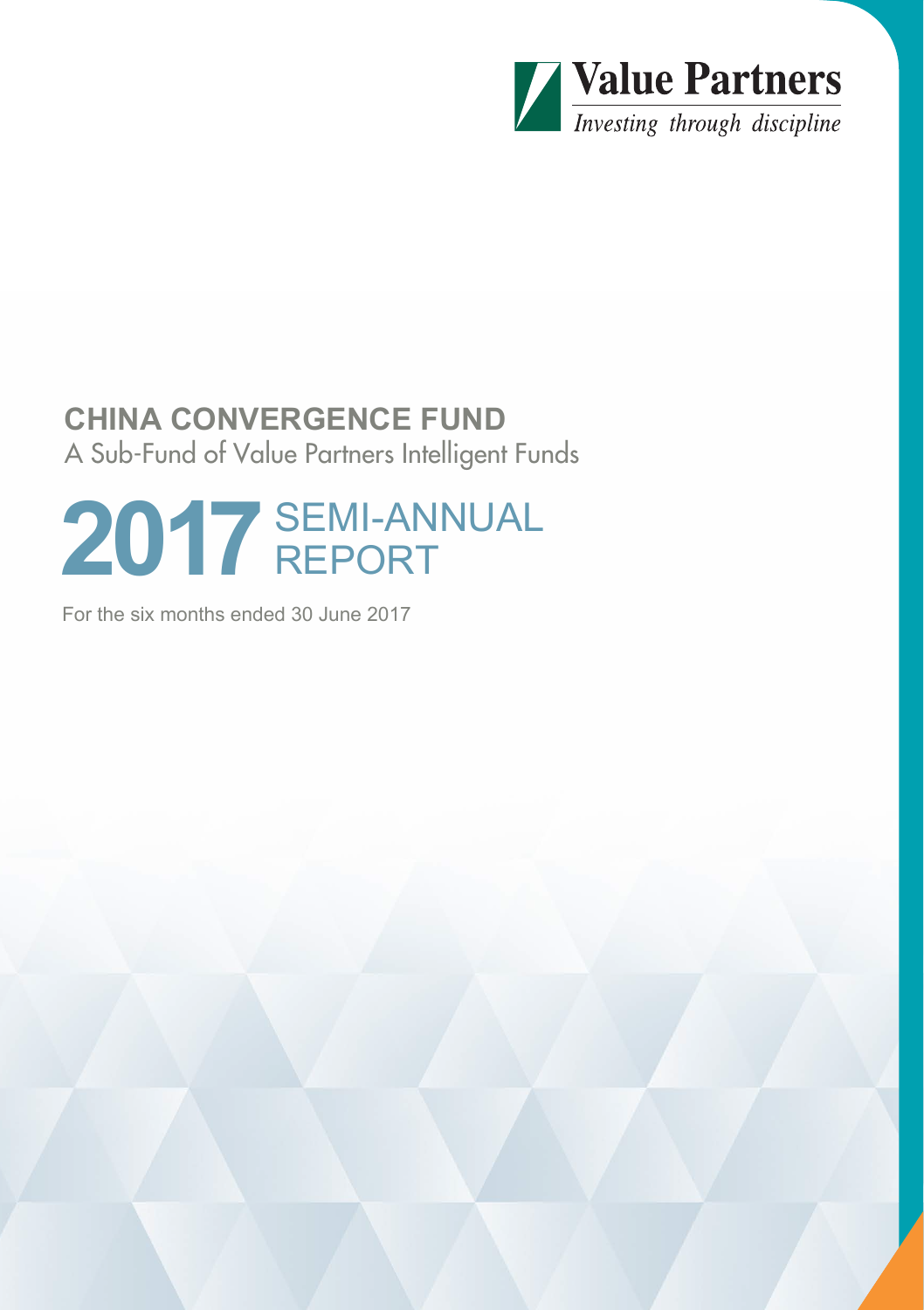**Value Partners Limited** 9th Floor, Nexxus Building 41 Connaught Road Central, Hong Kong Tel: (852) 2880 9263 Fax: (852) 2565 7975 Email: vpl@vp.com.hk Website: www.valuepartners-group.com

*In the event of inconsistency, the English text of this Semi-Annual Report shall prevail over the Chinese text. This report shall not constitute an offer to sell or a solicitation of an offer to buy shares in any of the funds. Subscriptions are to be made only on the basis of the information contained in the explanatory memorandum, as supplemented by the latest semi-annual and annual reports.*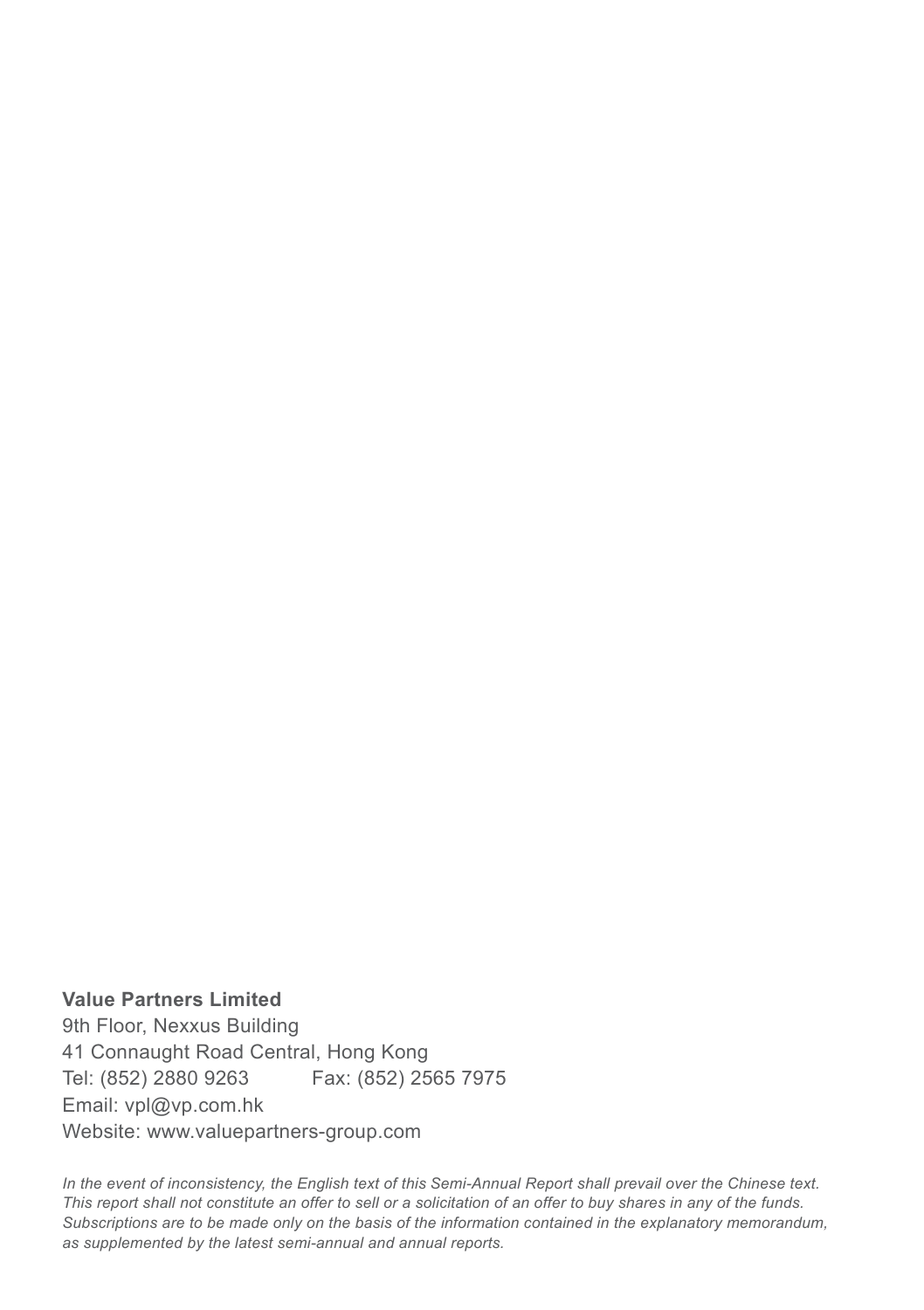A Sub-Fund of Value Partners Intelligent Funds (A Cayman Islands unit trust)

# **CONTENTS**

|                                                          | Pages     |
|----------------------------------------------------------|-----------|
| General information                                      | $2 - 3$   |
| Manager's report                                         | $4 - 8$   |
| Statement of financial position (unaudited)              | 9         |
| Investment portfolio (unaudited)                         | $10 - 14$ |
| Statement of movements in portfolio holdings (unaudited) | $15-16$   |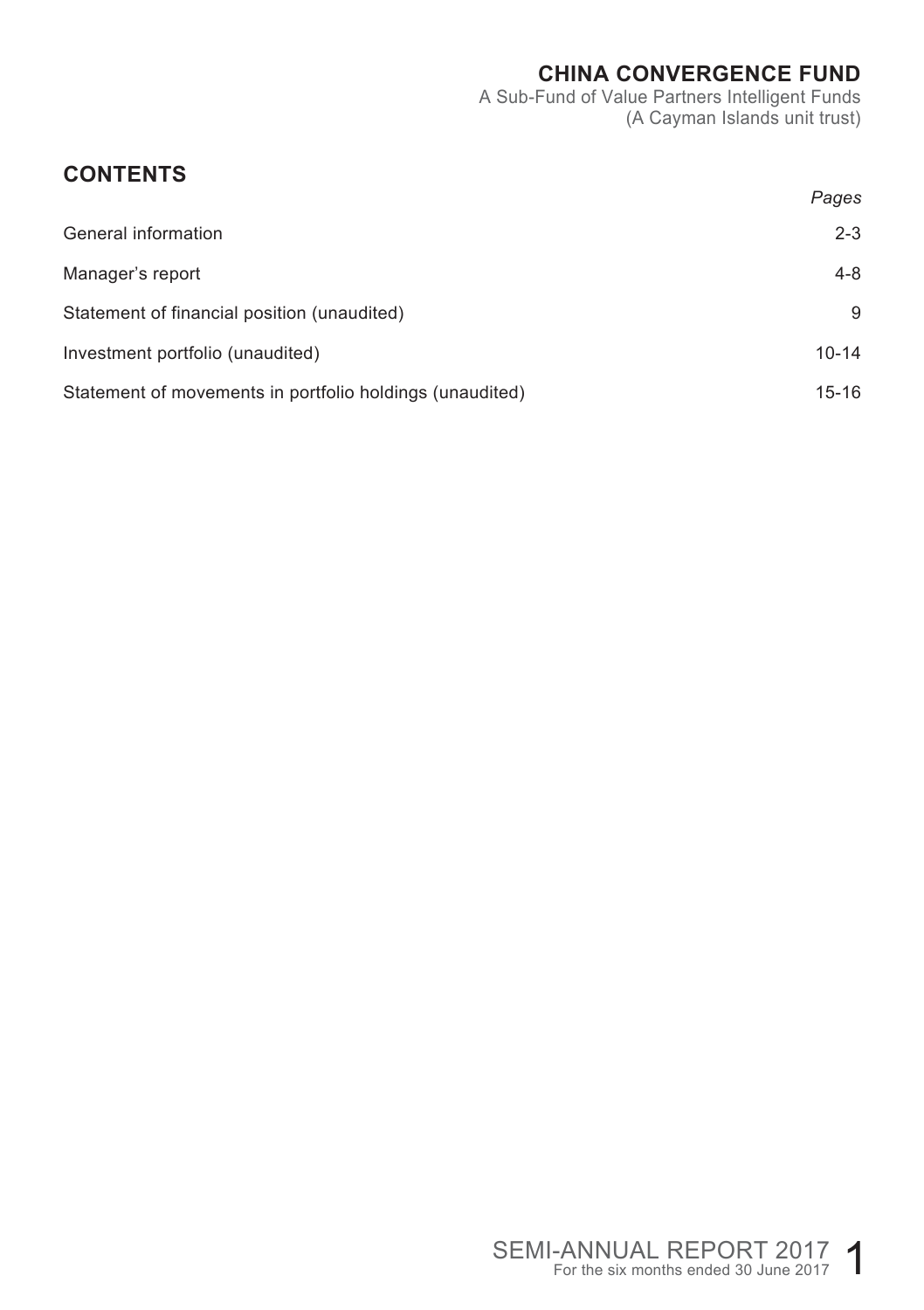A Sub-Fund of Value Partners Intelligent Funds (A Cayman Islands unit trust)

#### **GENERAL INFORMATION**

#### **Manager**

Value Partners Limited 9th Floor, Nexxus Building 41 Connaught Road Central Hong Kong

#### **Directors of the Manager**

Dato' Seri Cheah Cheng Hye Mr So Chun Ki Louis Mr Ho Man Kei, Norman

#### **Trustee, Registrar,**

#### **Adminstrator and Principal Office**

Bank of Bermuda (Cayman) Limited P.O. Box 513 HSBC House 68 West Bay Road Grand Cayman KY1-1106 Cayman Islands

#### **Custodian and Registrar's Agent**

HSBC Institutional Trust Services (Asia) Limited 1 Queen's Road Central Hong Kong

#### **Legal Advisors**

*With respect to Cayman Islands law:* Maples and Calder 53rd Floor, The Center 99 Queen's Road Central, Hong Kong

*With respect to Hong Kong law:* Deacons 5/F, Alexandra House 18 Charter Road Central, Hong Kong

#### **Auditor**

KPMG P.O. Box 493 Century Yard Cricket Square Grand Cayman KY1-1106 Cayman Islands

#### **Information available from:**

Value Partners Limited 9th Floor, Nexxus Building 41 Connaught Road Central Hong Kong

|         | Investor hotline: (852) 2143 0688 |
|---------|-----------------------------------|
| Fax     | $(852)$ 2565 7975                 |
| Email   | : $f$ is@vp.com.hk                |
| Website | : www.valuepartners-group.com     |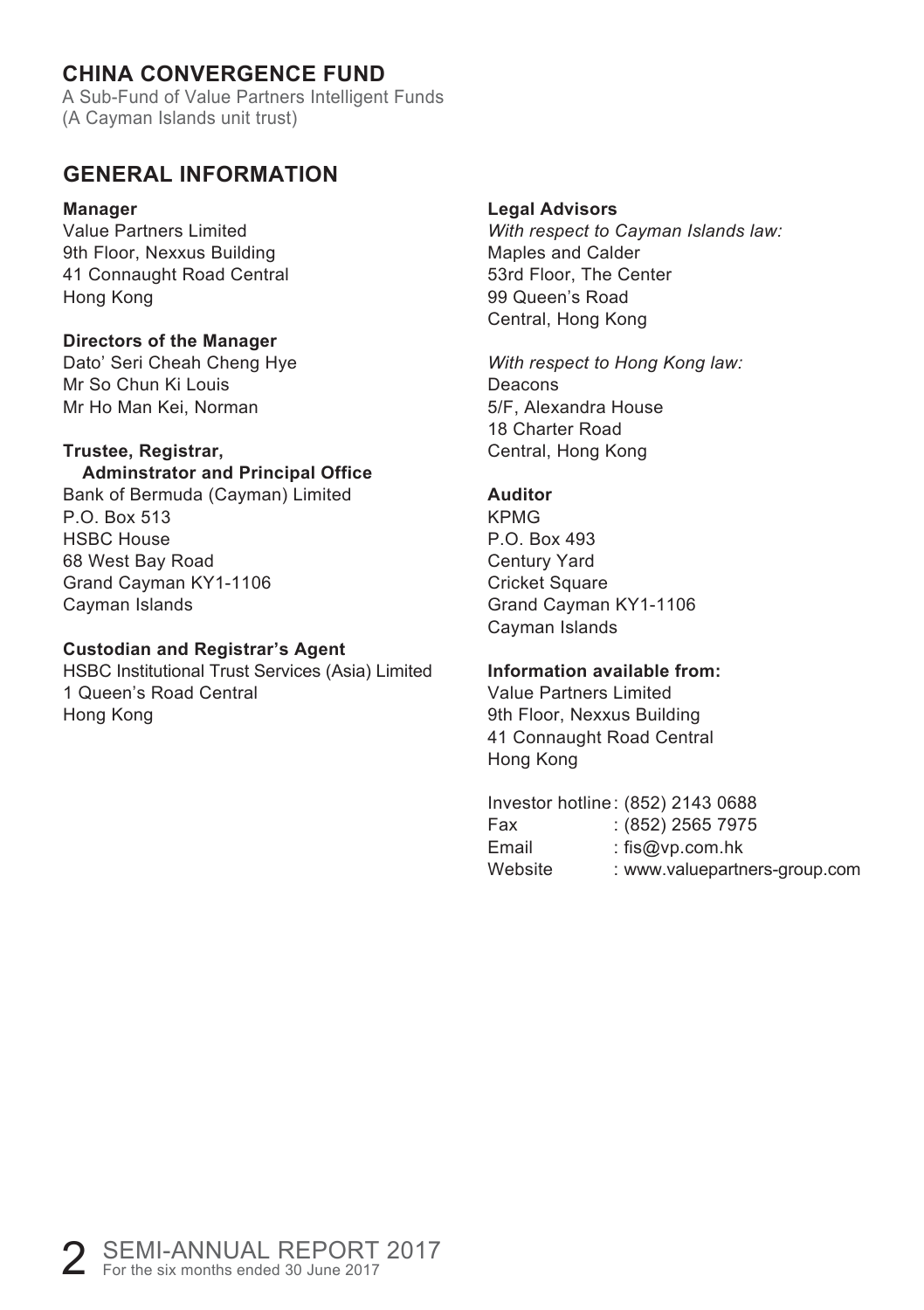A Sub-Fund of Value Partners Intelligent Funds (A Cayman Islands unit trust)

## **GENERAL INFORMATION (CONTINUED)**

**Recent awards and achievements**

| <b>Corporate Awards</b> |   |                                                                                                                                                                                                                                               |  |
|-------------------------|---|-----------------------------------------------------------------------------------------------------------------------------------------------------------------------------------------------------------------------------------------------|--|
| 2017                    | ٠ | The Asset Triple A, Asset Servicing, Investor and Fund Management<br>Awards 2017<br>Fund Manager of the Year - Long-only Fixed Income (Highly Commended)<br>Mr. Gordon Ip, Value Partners Greater China High Yield Income Fund<br>– The Asset |  |
|                         | ٠ | <b>Asset Management Awards for Excellence 2017</b><br><b>Best Fund Provider - Greater China Equity</b><br>- Asian Private Banker                                                                                                              |  |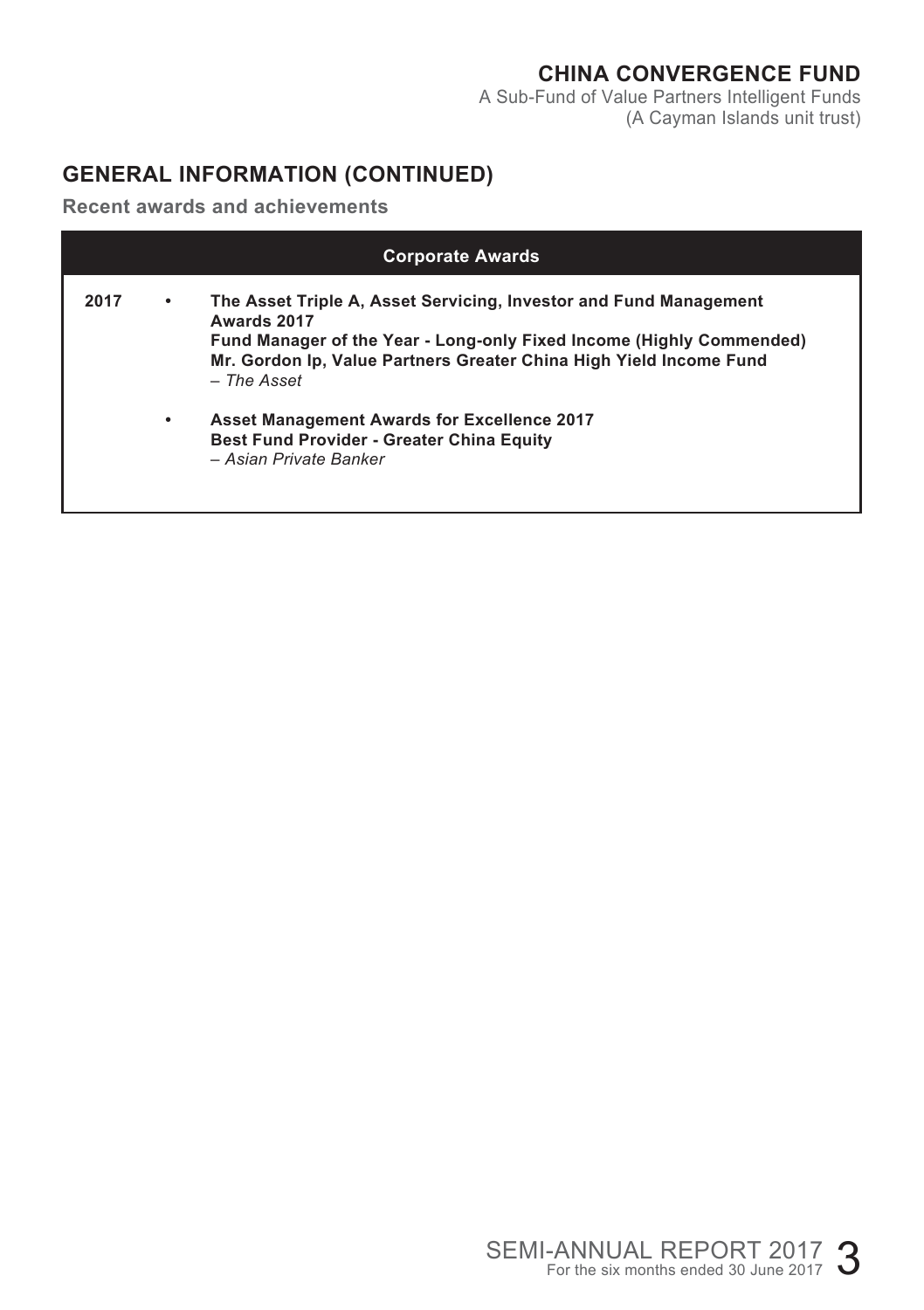A Sub-Fund of Value Partners Intelligent Funds (A Cayman Islands unit trust)

## **MANAGER'S REPORT**

Hong Kong and China (H shares) markets extended their solid performance in the second quarter underpinned by strong corporate earnings results and robust macro data. During the period, China Convergence Fund returned 7.1% while year-to-date, the Fund gained 20.5%. For reference, the MSCI China Index was up 10.6% and 24.9% respectively over the corresponding periods.

#### **China buoyed by signs of stabilising growth**

A series of encouraging macro data signalled further stabilization in China's economy. The official manufacturing Purchasing Managers' Index stayed in expansionary territory in June for the 11th consecutive month while export surprised on the upside on the back of global trade recovery, rising 8.7% in May in USD terms. Meanwhile, China's retail sales grew 10.7% from a year earlier in May, reflecting the continuous progress in China's shift towards a consumption-driven economy.

Robust fundamentals in the first half of 2017 highlighted the strength in China's economy, providing a window of opportunity for the policy makers to tackle deep-seated structural issues. In fact, such structural issues, including climbing debt levels and shadow banking, were cited as major reasons in Moody's downgrade of China and Hong Kong's sovereign credit ratings in late May. In light of the government's policy bias tilts towards tightening to rein in leverage and financial risks, we expect a modest moderation in growth later this year. However, we believe that a sharp deceleration in growth is unlikely given a managed pace of tightening and the government's policy priority to maintain growth at 6.5% this year.

#### **Earnings and southbound flow as catalysts**

The Hong Kong and China markets turned in a strong rally year-to-date on the back of recovering corporate earnings results. The recovery trend in earnings is evident – as compared to an earning contraction of 13% in the fourth quarter of 2016, earnings growth of MSCI China Index companies picked up to 7% year-on-year during the first quarter of 20171 . Meanwhile, with recovering profitability and margin expansion, consensus earnings-per-share (EPS) growth of the MSCI China Index $2$  is estimated to reach 15% for the whole year of 2017, providing impetus for market performance during the year.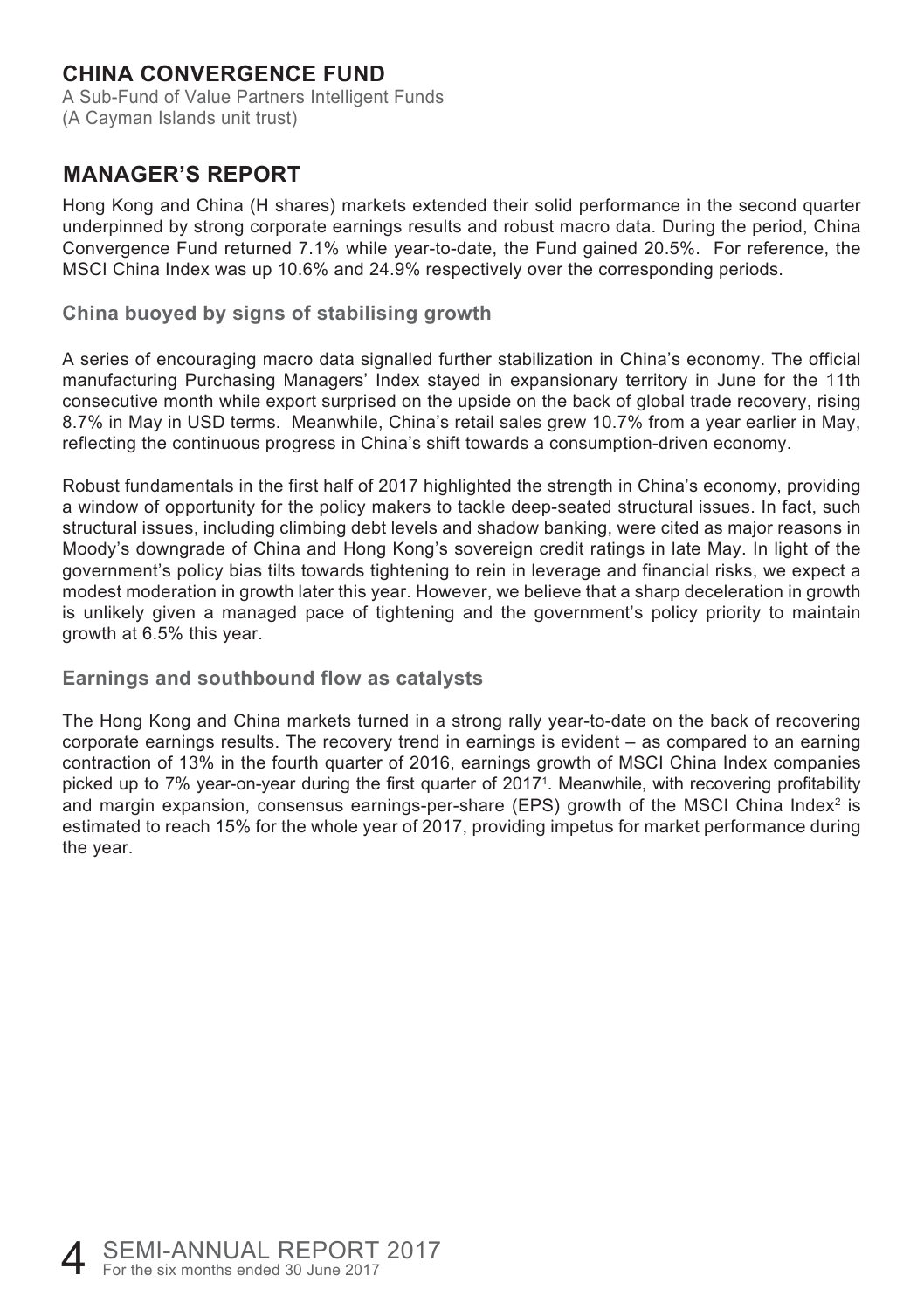A Sub-Fund of Value Partners Intelligent Funds (A Cayman Islands unit trust)

## **MANAGER'S REPORT (CONTINUED)**

From the perspective of capital flow, southbound investment's share in the daily turnover of Hong Kong's stockmarket has been increasing steadily since the fourth quarter last year. Now southbound turnover has exceeded 10% of the average daily turnover in Hong Kong. With increasing demand for overseas asset allocation from China's insurance companies, social security funds and mutual funds, southbound capitals are expected to play a larger role in Hong Kong's stockmarket going forward. Over the long haul, this will not only benefit H-share investors as China continues to open up its capital market, but the heightened liquidity will also reinforce Hong Kong's position as an Asian financial centre.

## **Value Partners Limited**

#### 23 August 2017

*1.Source: Bloomberg, CICC Research, Factset, MSCI. Data as of May 2017. 2.Source: Bloomberg, Deutsche Bank Research. Data as of May 2017.*

*The views expressed are the views of Value Partners Limited only and are subject to change based on market and other conditions. The information provided does not constitute investment advice and it should not be relied on as such. All materials have been obtained from sources believed to be reliable, but their accuracy is not guaranteed. This material contains certain statements that may be deemed forward-looking statements. Please note that any such statements are not guarantees of any future performance and actual results or developments may differ materially from those projected.*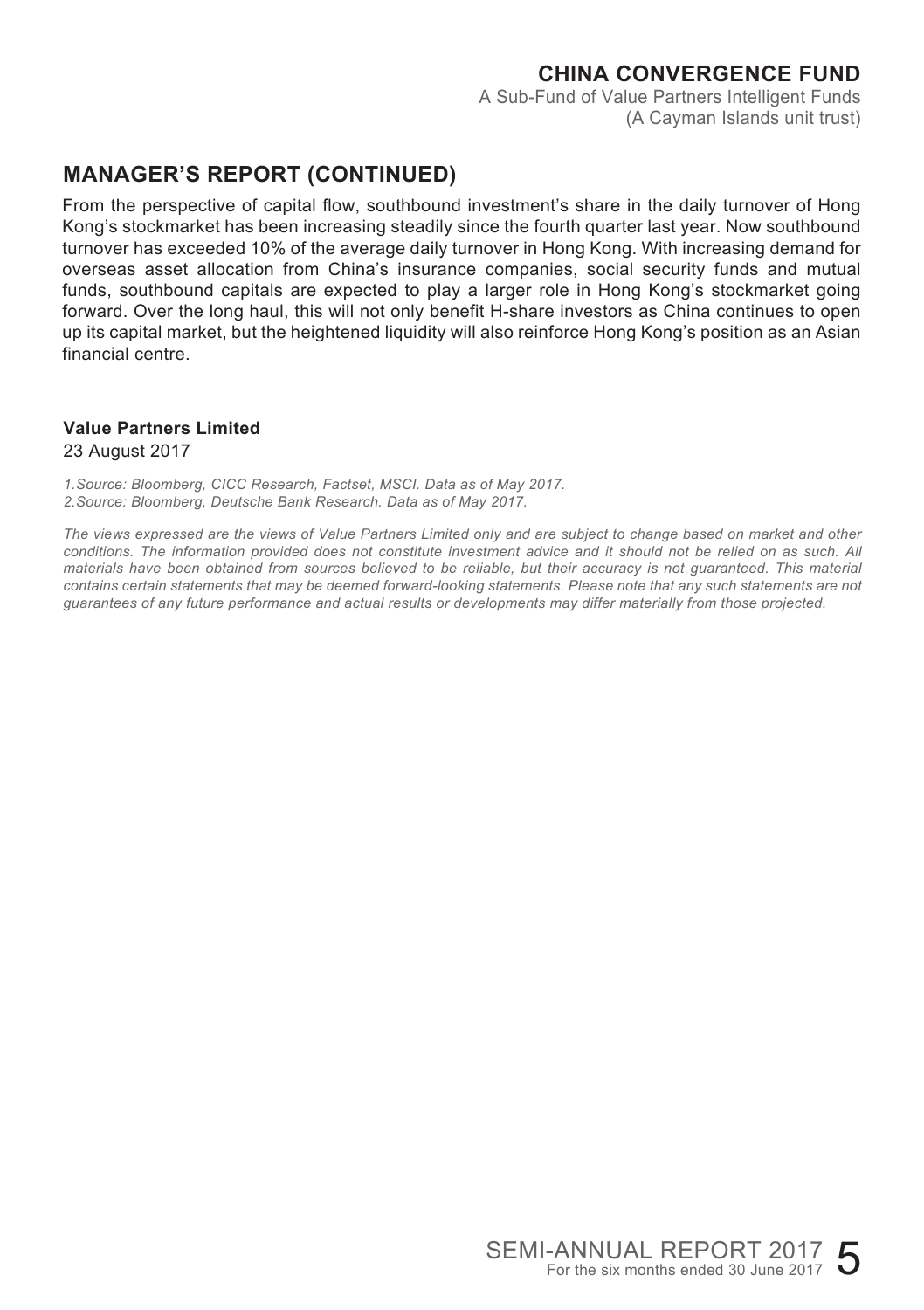A Sub-Fund of Value Partners Intelligent Funds (A Cayman Islands unit trust)

# **MANAGER'S REPORT (CONTINUED)**

#### **5 biggest holdings of securities as at 30 June 2017**

| <b>Stock</b>                                                                           | <b>Industry</b> | <b>Valuation</b><br>(2017 Estimates)                             | <b>Remarks</b>                                                                                                                                                                                                                                                                                                                                                                                                                                                                                                                                                                                                                                                                                                                                                                                                                                                                                                                               |
|----------------------------------------------------------------------------------------|-----------------|------------------------------------------------------------------|----------------------------------------------------------------------------------------------------------------------------------------------------------------------------------------------------------------------------------------------------------------------------------------------------------------------------------------------------------------------------------------------------------------------------------------------------------------------------------------------------------------------------------------------------------------------------------------------------------------------------------------------------------------------------------------------------------------------------------------------------------------------------------------------------------------------------------------------------------------------------------------------------------------------------------------------|
| Alibaba Group<br>(Code: BABA US)<br>Market cap:<br>US\$360.9 billion                   | Internet        | Price: USD140.90<br>P/E: 34.0x<br>P/B: 7.2x<br>Yield: 0%         | Alibaba, founded by Jack Ma in 1999 in China, is one of<br>the world's largest e-commerce company. Alibab's online<br>marketplace - "Taobao" - contributes the vast majority of the<br>company's revenue and is likely to continue delivering solid<br>growth in view of its monopoly position and the trend of<br>merchants shifting marketing budgets online from offline.<br>Meanwhile, the company's cloud computing company<br>("AliCloud") and fintech business ("Ant Financial") are<br>underpinning future growth potential. Ant Financial, 33%<br>owned by Alibaba, is a critical component to Alibaba's fintech<br>blockchain. Looking forward, re-rating of Alibaba's stock is<br>possible with 1) improved disclosure on solid operational<br>matrix; 2) solid quarterly earnings which could ease concerns<br>on macro slowdown; 3) spin-off of high value assets (e.g.<br>AliCloud and Ant Financial) to unlock hidden values. |
| Ping An Insurance<br>(Code: 2318 HK)<br>Market cap:<br>US\$128.5 billion               | Insurance       | Price: HKD51.45<br>P/E: 11.9x<br>P/EV*: 1.1x<br>Yield: 1.7%      | Ping An Insurance ("Ping An") is a leading provider of<br>insurance service in China. It is one of the first Chinese<br>non-state-owned financial conglomerates that provide<br>insurance (both life and non-life), banking, securities,<br>trust and asset management services to customers in the<br>country. In the current tough operating environment, Ping<br>An is well-positioned amongst peers given its superior<br>agency force and multi-product platform.                                                                                                                                                                                                                                                                                                                                                                                                                                                                       |
| Shenzhen International<br>Holdings<br>(Code: 152 HK)<br>Market cap:<br>US\$3.7 billion | Transportation  | Price: HKD14.32<br>P/E: 12.1x<br>P/B: 1.3x<br><b>Yield: 3.9%</b> | Shenzhen International Holdings invests in, constructs, and<br>operates logistic infrastructure facilities primarily in China. It<br>operates through two segments: the toll roads segment which<br>develops and operates toll highways; and logistic business,<br>which mainly constructs and manages logistic parks and urban<br>integrated logistics hubs. At the end of 2016, the firm made a<br>breakthrough in the Qianhai Start-up Project as new land use<br>right agreements were entered into with the Qianhai Authority,<br>which ascertain the firm's ownership of the site in the project.                                                                                                                                                                                                                                                                                                                                      |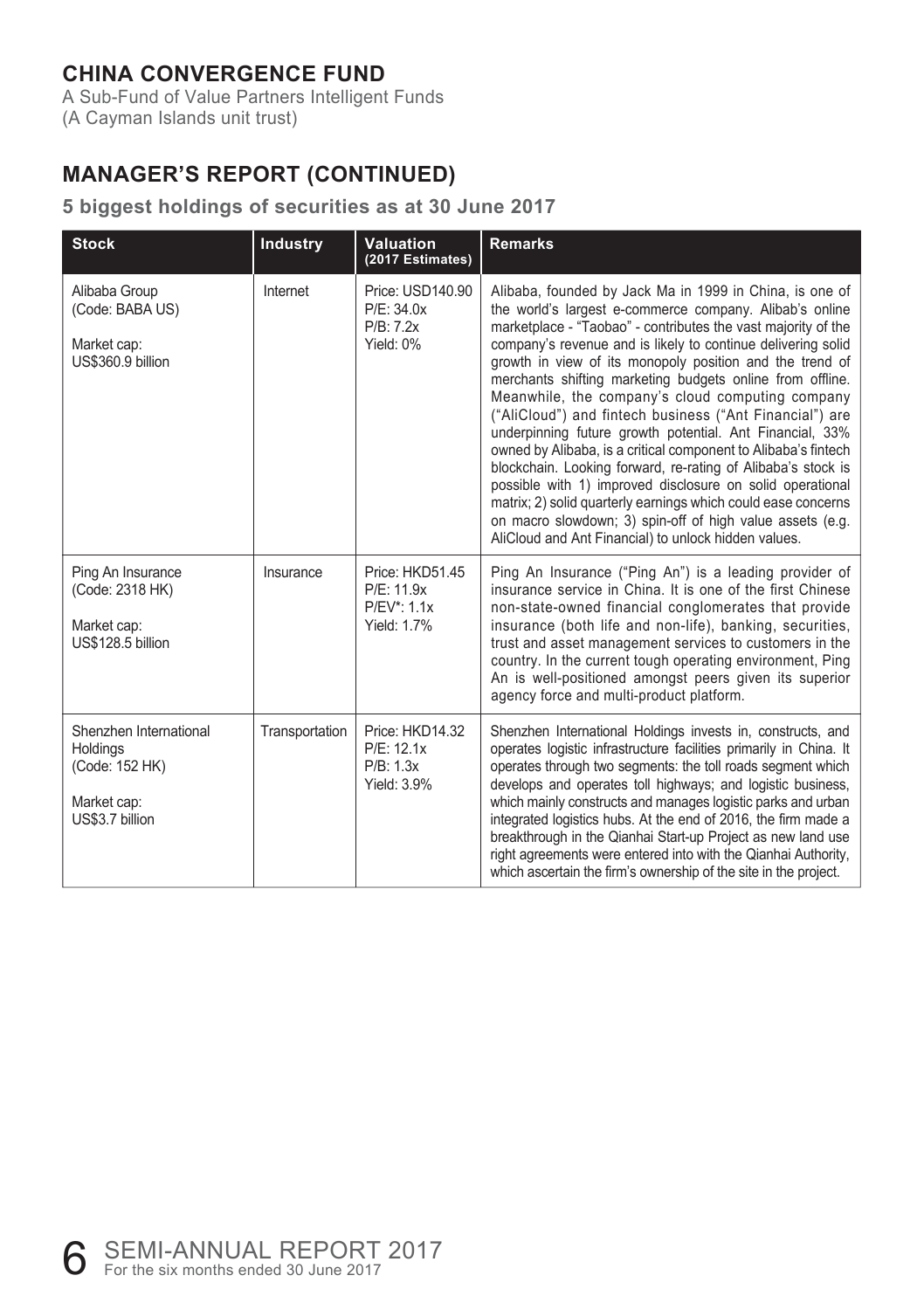A Sub-Fund of Value Partners Intelligent Funds (A Cayman Islands unit trust)

# **MANAGER'S REPORT (CONTINUED)**

#### **5 biggest holdings of securities as at 30 June 2017 (Continued)**

| <b>Stock</b>                                                                                 | <b>Industry</b>                                            | <b>Valuation</b><br>(2017 Estimates)                          | <b>Remarks</b>                                                                                                                                                                                                                                                                                                                                                                                                                                                                                                                                                                                                                             |
|----------------------------------------------------------------------------------------------|------------------------------------------------------------|---------------------------------------------------------------|--------------------------------------------------------------------------------------------------------------------------------------------------------------------------------------------------------------------------------------------------------------------------------------------------------------------------------------------------------------------------------------------------------------------------------------------------------------------------------------------------------------------------------------------------------------------------------------------------------------------------------------------|
| Taiwan Semiconductor<br>Manufacturing<br>(Code: 2330 TT)<br>Market cap:<br>US\$178.0 billion | <b>Semiconductors</b><br>and<br>semiconductor<br>equipment | Price: TWD208.50<br>P/E: 15.5x<br>P/B: 3.5x<br>Yield: 3.5%    | Taiwan Semiconductor Manufacturing is a world-class<br>independent semiconductor foundry. It provides integrated<br>circuit ("IC") design houses with integrated services for process<br>design, wafer manufacturing and testing. As a global leader<br>with more than 50% share of the outsourcing market, the<br>company has consistently outperformed competitors in terms<br>of technology and profitability. We think the company is<br>well-positioned to continue to benefit from the growing IC<br>manufacturing outsourcing market and the rising demand for<br>the internet of things trend, AI chips and new application areas. |
| <b>Tencent Holdings</b><br>(Code: 700 HK)<br>Market cap:<br>US\$339.0 billion                | Internet                                                   | Price: HKD279.20<br>P/E: 37.6x<br>P/B: 9.7x<br>Yield: $0.3\%$ | Tencent is a leading provider of online games, premium<br>messaging services, internet value added services, and<br>advertising and ecommerce services in China. As at end of<br>the first quarter 2017, the number of Tencent's Weixin and<br>WeChat monthly active user reached 938 million, representing<br>a year-on-year growth of 23%. Leveraging its large active<br>user base, it offers good long-term monetization potential.                                                                                                                                                                                                    |

*\*EV = Embedded value*

*Note: The above investments made up 23.9% of China Convergence Fund as at 30 June 2017. The stock prices are based on the closing of 30 June 2017.*

*Individual stock performance/yield is not necessarily indicative of overall fund performance.*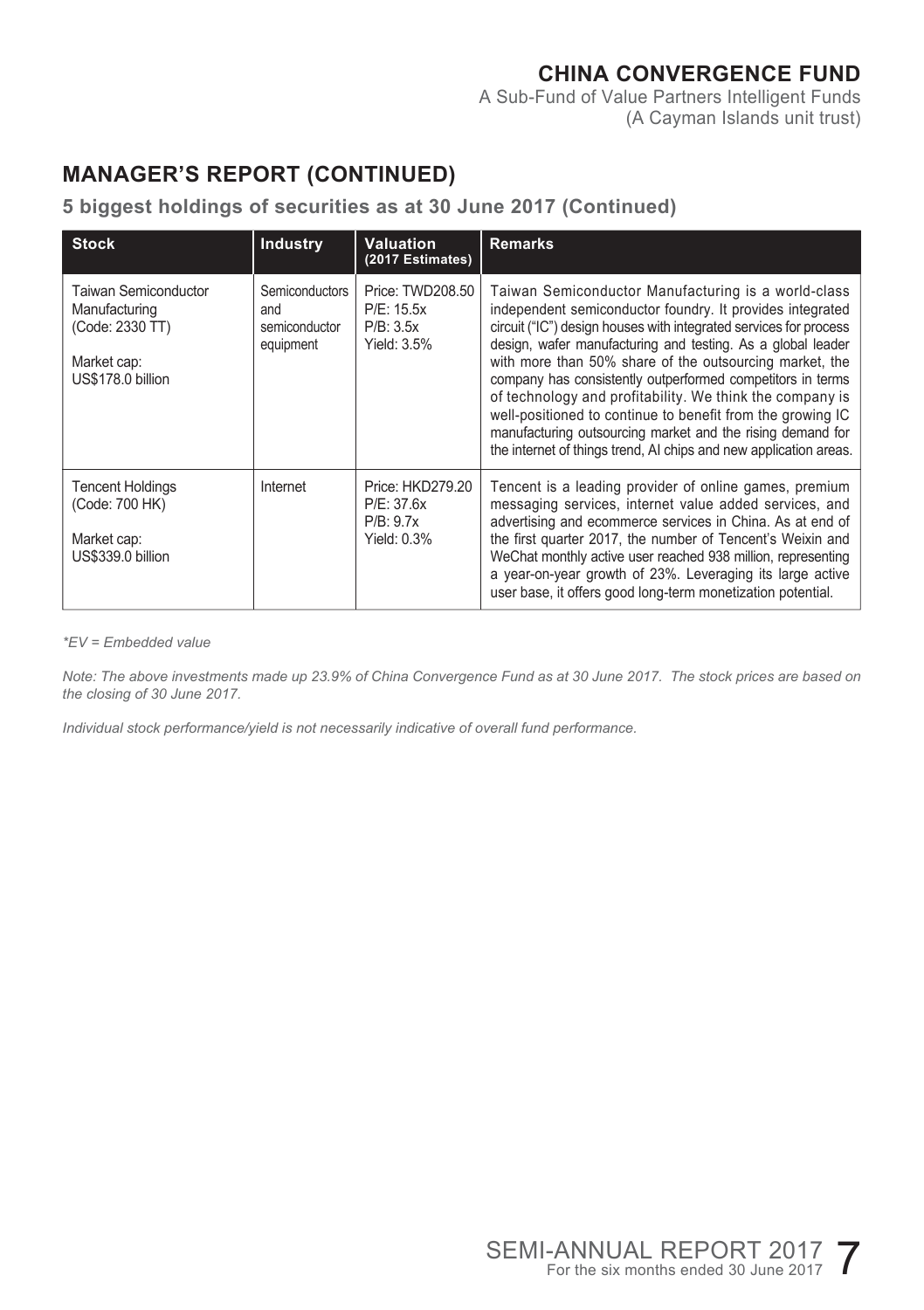A Sub-Fund of Value Partners Intelligent Funds (A Cayman Islands unit trust)

# **MANAGER'S REPORT (CONTINUED)**

**China Convergence Fund – NAV as at 30 June 2017**

| <b>Classes</b> | NAV per unit    |
|----------------|-----------------|
| Class A USD    | USD160.75       |
| Class A AUD    | AUD10.69        |
| Class A CAD    | CAD10.89        |
| Class A NZD    | NZD11.63        |
| Class Z        | <b>USD14.26</b> |

**Since launch return compared to indices From 14 July 2000 to 30 June 2017**



*All performance figures are sourced from HSBC Institutional Trust Services (Asia) Limited and Bloomberg (Data computed in US\$ terms on NAV-to-NAV basis with dividends reinvested) as at 30 June 2017. Performance data is net of all fees.*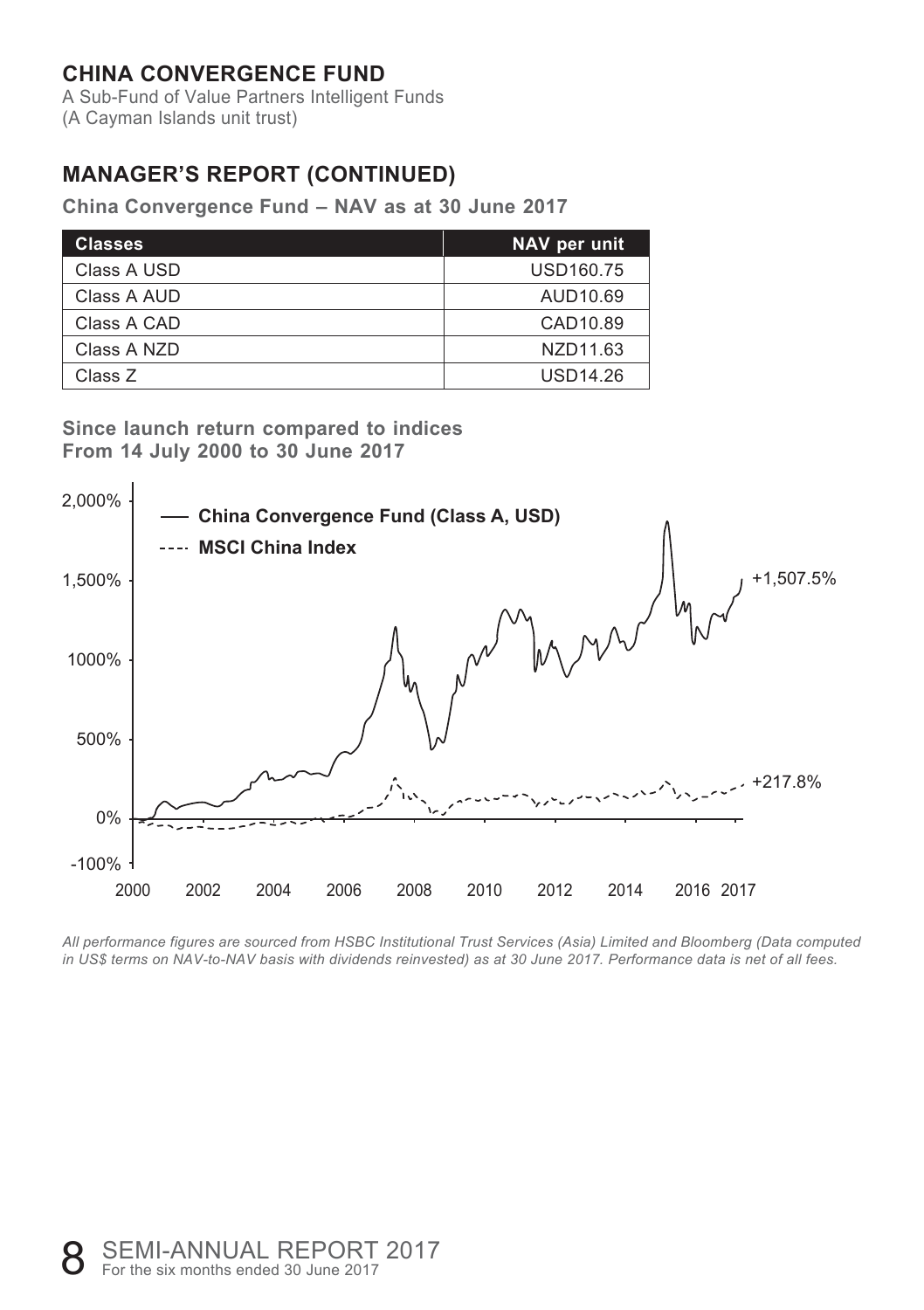A Sub-Fund of Value Partners Intelligent Funds (A Cayman Islands unit trust)

# **STATEMENT OF FINANCIAL POSITION (UNAUDITED)**

|                                                                                                               | 30.06.2017<br>US\$ | 31.12.2016<br>US\$         |
|---------------------------------------------------------------------------------------------------------------|--------------------|----------------------------|
| <b>Assets</b>                                                                                                 |                    |                            |
| Financial assets at fair value through profit or loss                                                         | 298,292,568        | 344,740,354                |
| Interest, dividends and other receivables                                                                     | 1,341,164          | 118,081                    |
| Amounts due from unitholders                                                                                  | 422.058            | 73,875                     |
| Amounts due from brokers                                                                                      | 16,063,850         | 197,645                    |
| Cash held with bank                                                                                           | 18,005,243         | 597,983                    |
| <b>Total assets</b>                                                                                           | 334,124,883<br>.   | 345,727,938<br>.           |
| <b>Liabilities</b>                                                                                            |                    |                            |
| Financial liabilities at fair value through profit or loss                                                    | 11,677,575         | 27,701,818                 |
| Bank overdraft                                                                                                | 7,420,723          | 27,188,315                 |
| Amounts due to unitholders                                                                                    | 836,980            | 528,610                    |
| Amounts due to brokers                                                                                        | 1,026,123          | 2,050                      |
| Management fees payable                                                                                       | 313,834            | 305,143                    |
| Performance fees payable                                                                                      | 5,038,786          | 200                        |
| Trustee fees payable                                                                                          | 38,047             | 36,952                     |
| Tax provision                                                                                                 | 158,040            | 122,040                    |
| Accrued expenses and other payables                                                                           | 255,429            | 120,678                    |
| <b>Total liabilities</b>                                                                                      | 26,765,537<br>.    | 56,005,806<br>. <b>.</b> . |
| Net assets attributable to unitholders                                                                        | 307,359,346        | 289,722,132                |
| Net asset value per unit<br>- Class A USD with 1,861,646                                                      |                    |                            |
| (31.12.2016: 2,120,855) units outstanding                                                                     | USD160.75          | <b>USD133.43</b>           |
| - Class A AUD Hedged with 18,819<br>(31.12.2016: 21,928) units outstanding<br>- Class A CAD Hedged with 6,543 | AUD10.69           | AUD8.80                    |
| (31.12.2016: 1,810) units outstanding<br>- Class A NZD Hedged with 4,103                                      | CAD10.89           | CAD10.17                   |
| (31.12.2016: 1,506) units outstanding<br>- Class Z with 550,488                                               | NZD11.63           | NZD10.26                   |
| (31.12.2016: 555,731) units outstanding                                                                       | USD14.26           | <b>USD11.85</b>            |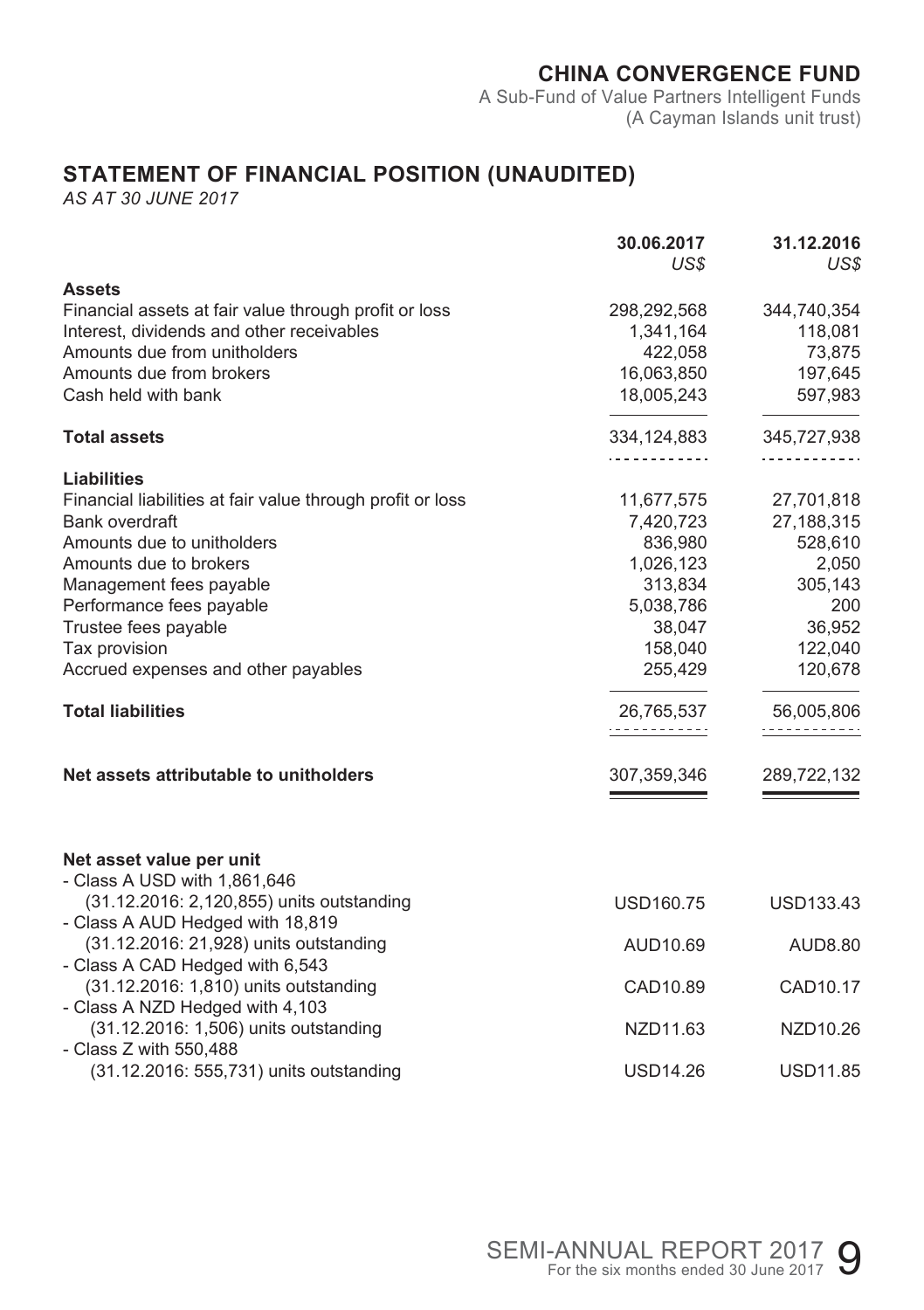A Sub-Fund of Value Partners Intelligent Funds (A Cayman Islands unit trust)

## **INVESTMENT PORTFOLIO (UNAUDITED)**

|                                                                                         |                 |                           | $%$ of net |
|-----------------------------------------------------------------------------------------|-----------------|---------------------------|------------|
|                                                                                         | <b>Holdings</b> | <b>Fair value</b><br>US\$ | assets     |
| <b>FINANCIAL ASSETS AT FAIR</b><br><b>VALUE THROUGH PROFIT OR LOSS</b>                  |                 |                           |            |
| <b>Listed Equity Securities</b>                                                         |                 |                           |            |
| China                                                                                   |                 |                           |            |
| Anhui Gujing Distillery Co Ltd B Shrs                                                   | 1,006,526       | 4,347,017                 | 1.41       |
| Beijing Yanjing Brewery Co Ltd A Shrs                                                   | 939,038         | 930,454                   | 0.30       |
| Beijing Yanjing Brewery Co Ltd A Shrs (SZHK)                                            | 5,533,200       | 5,482,616                 | 1.78       |
| China CYTS Tours Holding Co Ltd A Shrs (SHHK)                                           | 1,004,576       | 3,119,488                 | 1.02       |
| China National Accord Medicines Corp Ltd B Shrs<br>China Pacific Insurance Group Co Ltd | 752,554         | 4,383,033                 | 1.43       |
| A Shrs (SHHK)                                                                           | 1,023,840       | 5,113,161                 | 1.66       |
| China South Publishing & Media Group Co Ltd                                             |                 |                           |            |
| A Shrs                                                                                  | 2,304,600       | 6,334,082                 | 2.06       |
| China South Publishing & Media Group Co Ltd                                             |                 |                           |            |
| A Shrs (SHHK)                                                                           | 1,806,980       | 4,966,397                 | 1.62       |
| Gree Electric Appliances Inc of Zhuhai                                                  |                 |                           |            |
| A Shrs (SZHK)                                                                           | 597,014         | 3,624,162                 | 1.18       |
| Huangshan Tourism Development Co Ltd B Shrs                                             | 2,315,006       | 3,697,065                 | 1.20       |
| Inner Mongolia Yili Industrial Group Co Ltd A Shrs                                      |                 |                           |            |
| (SHHK)                                                                                  | 3,735,026       | 11,890,182                | 3.87       |
| Lao Feng Xiang Co Ltd B Shrs                                                            | 424,930         | 1,707,369                 | 0.56       |
| Luxshare Precision Industry Co Ltd A Shrs                                               | 1,132,473       | 4,882,558                 | 1.59       |
| Luxshare Precision Industry Co Ltd A Shrs (SZHK)                                        | 387,307         | 1,669,840                 | 0.54       |
| Midea Group Co Ltd A Shrs (SZHK)                                                        | 968,507         | 6,146,349                 | 2.00       |
| Poly Real Estate Group Co Ltd A Shrs (SHHK)                                             | 2,075,778       | 3,051,534                 | 0.99       |
| Tasly Pharmaceutical Group Co Ltd A Shrs (SHHK)                                         | 509,953         | 3,123,481                 | 1.02       |
| Tianjin ZhongXin Pharmaceutical Group Corp Ltd<br>A Shrs                                |                 |                           |            |
| Tianjin ZhongXin Pharmaceutical Group Corp Ltd                                          | 1,122,732       | 2,998,036                 | 0.98       |
| A Shrs (SHHK)                                                                           | 856,235         | 2,286,408                 | 0.74       |
| Wuliangye Yibin Co Ltd A Shrs (SZHK)                                                    | 1,108,991       | 9,101,510                 | 2.96       |
| Wuxi Little Swan Co Ltd B Shrs                                                          | 541,900         | 2,421,605                 | 0.79       |
|                                                                                         |                 |                           | 29.70      |
|                                                                                         |                 | 91,276,347                |            |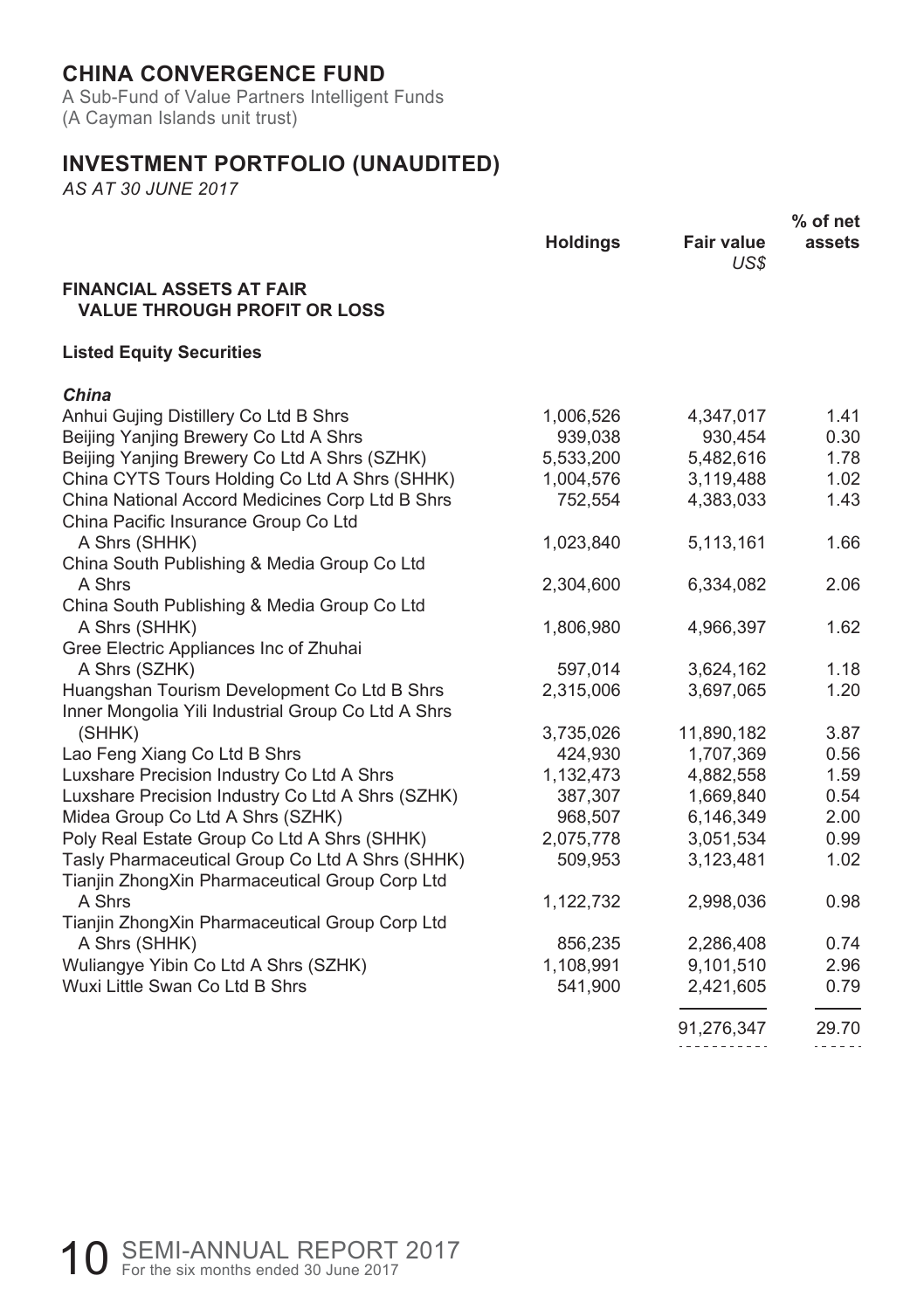A Sub-Fund of Value Partners Intelligent Funds (A Cayman Islands unit trust)

# **INVESTMENT PORTFOLIO (UNAUDITED) (CONTINUED)**

|                                                                                    |                 |                           | % of net |
|------------------------------------------------------------------------------------|-----------------|---------------------------|----------|
|                                                                                    | <b>Holdings</b> | <b>Fair value</b><br>US\$ | assets   |
| <b>FINANCIAL ASSETS AT FAIR</b><br><b>VALUE THROUGH PROFIT OR LOSS (Continued)</b> |                 |                           |          |
| <b>Listed Equity Securities</b>                                                    |                 |                           |          |
| <b>Hong Kong - H shares</b>                                                        |                 |                           |          |
| China International Capital Corp Ltd H Shrs                                        | 3,556,800       | 5,249,519                 | 1.71     |
| China Pacific Insurance Group Co Ltd H Shrs                                        | 779,800         | 3,186,996                 | 1.04     |
| China Petroleum & Chemical Corp H Shrs                                             | 9,014,000       | 7.033.030                 | 2.29     |
| CITIC Securities Co Ltd H Shrs                                                     | 1,818,500       | 3.760.317                 | 1.22     |
| Guangshen Railway Co Ltd H Shrs                                                    | 5,558,000       | 2,755,733                 | 0.90     |
| Huaneng Renewables Corp Ltd H Shrs                                                 | 26,176,000      | 8.082.169                 | 2.63     |
| Huatai Securities Co Ltd H Shrs                                                    | 4.190.400       | 8.052.938                 | 2.62     |
| Industrial & Commercial Bank of China Ltd                                          |                 |                           |          |
| H Shrs                                                                             | 6,875,000       | 4,641,848                 | 1.51     |
| Livzon Pharmaceutical Group Inc H Shrs                                             | 896,400         | 6,316,437                 | 2.05     |
| PetroChina Co Ltd H Shrs                                                           | 17,176,000      | 10,518,591                | 3.42     |
| PICC Property & Casualty Co Ltd H Shrs                                             | 3,722,000       | 6,218,156                 | 2.02     |
| Ping An Insurance Group Co of China Ltd                                            |                 |                           |          |
| H Shrs                                                                             | 2.043.500       | 13,470,001                | 4.38     |
| Shanghai Jin Jiang International Hotels                                            |                 |                           |          |
| Group Co Ltd H Shrs                                                                | 16,474,000      | 5,149,873                 | 1.68     |
| Wenzhou Kangning Hospital Co Ltd H Shrs                                            | 28,800          | 135,046                   | 0.04     |
|                                                                                    |                 | 84,570,654                | 27.51    |
|                                                                                    |                 |                           | .        |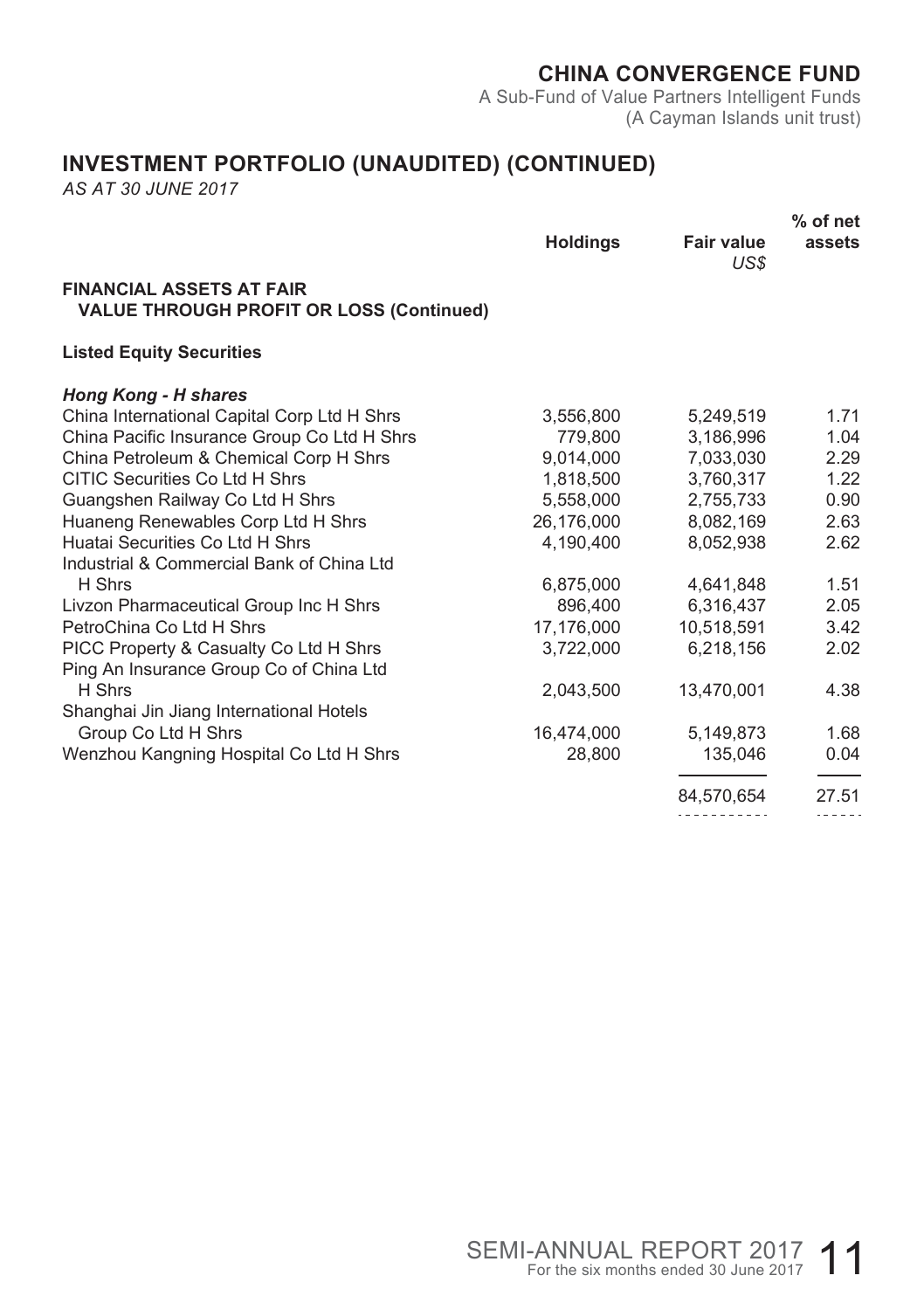A Sub-Fund of Value Partners Intelligent Funds (A Cayman Islands unit trust)

# **INVESTMENT PORTFOLIO (UNAUDITED) (CONTINUED)**

|                                                                                    |                 |                           | $%$ of net               |
|------------------------------------------------------------------------------------|-----------------|---------------------------|--------------------------|
|                                                                                    | <b>Holdings</b> | <b>Fair value</b><br>US\$ | assets                   |
| <b>FINANCIAL ASSETS AT FAIR VALUE</b><br><b>THROUGH PROFIT OR LOSS (Continued)</b> |                 |                           |                          |
| <b>Listed Equity Securities (Continued)</b>                                        |                 |                           |                          |
| <b>Hong Kong - Red Chips</b>                                                       |                 |                           |                          |
| Beijing Tong Ren Tang Chinese Medicine Co Ltd                                      | 2,230,000       | 3,262,711                 | 1.06                     |
| China Resources Pharmaceutical Group Ltd                                           | 5,755,000       | 7,188,819                 | 2.34                     |
| China Taiping Insurance Holdings Co Ltd                                            | 3,632,800       | 9,206,094                 | 2.99                     |
| <b>CSPC Pharmaceutical Group Ltd</b>                                               | 4,076,000       | 5,953,147                 | 1.94                     |
| Shenzhen International Holdings Ltd                                                | 7,180,489       | 13,173,606                | 4.29                     |
|                                                                                    |                 | 38,784,377                | 12.62                    |
|                                                                                    |                 |                           | .                        |
| <b>Hong Kong - Others</b><br>Haitong International Securities Group Ltd            | 14,180,000      | 8,374,999                 | 2.73                     |
| Real Gold Mining Ltd                                                               | 3,046,000       | 156,098                   | 0.05                     |
| <b>Techtronic Industries Co Ltd</b>                                                | 1,960,500       | 9,017,142                 | 2.93                     |
| <b>Tencent Holdings Ltd</b>                                                        | 452,800         | 16,196,809                | 5.27                     |
| Tenwow International Holdings Ltd                                                  | 3,853,000       | 765,135                   | 0.25                     |
|                                                                                    |                 |                           |                          |
|                                                                                    |                 | 34,510,183<br><u>.</u>    | 11.23<br>$1 + 1 + 1 + 1$ |
| <b>Total Hong Kong</b>                                                             |                 | 157,865,214               | 51.36                    |
|                                                                                    |                 | . <u>.</u>                | .                        |
| <b>Singapore</b>                                                                   |                 |                           |                          |
| Tianjin ZhongXin Pharmaceutical Group Corp Ltd                                     | 610,200         | 558,333                   | 0.18                     |
| <b>Taiwan</b>                                                                      |                 |                           |                          |
| Largan Precision Co Ltd                                                            | 13,000          | 2,072,786                 | 0.68                     |
| Pegatron Corp                                                                      | 1,522,000       | 4,768,446                 | 1.55                     |
| Taiwan Semiconductor Manufacturing Co Ltd                                          | 1,768,000       | 12,118,746                | 3.94                     |
|                                                                                    |                 |                           |                          |
|                                                                                    |                 | 18,959,978                | 6.17                     |
| <b>United States</b>                                                               |                 |                           |                          |
| Alibaba Group Holding Ltd ADR                                                      | 131,724         | 18,559,911<br><u>.</u>    | 6.04<br>$1 + 1 + 1$      |
|                                                                                    |                 |                           |                          |
| <b>Total listed equity securities</b>                                              |                 | 287,219,783               | 93.45                    |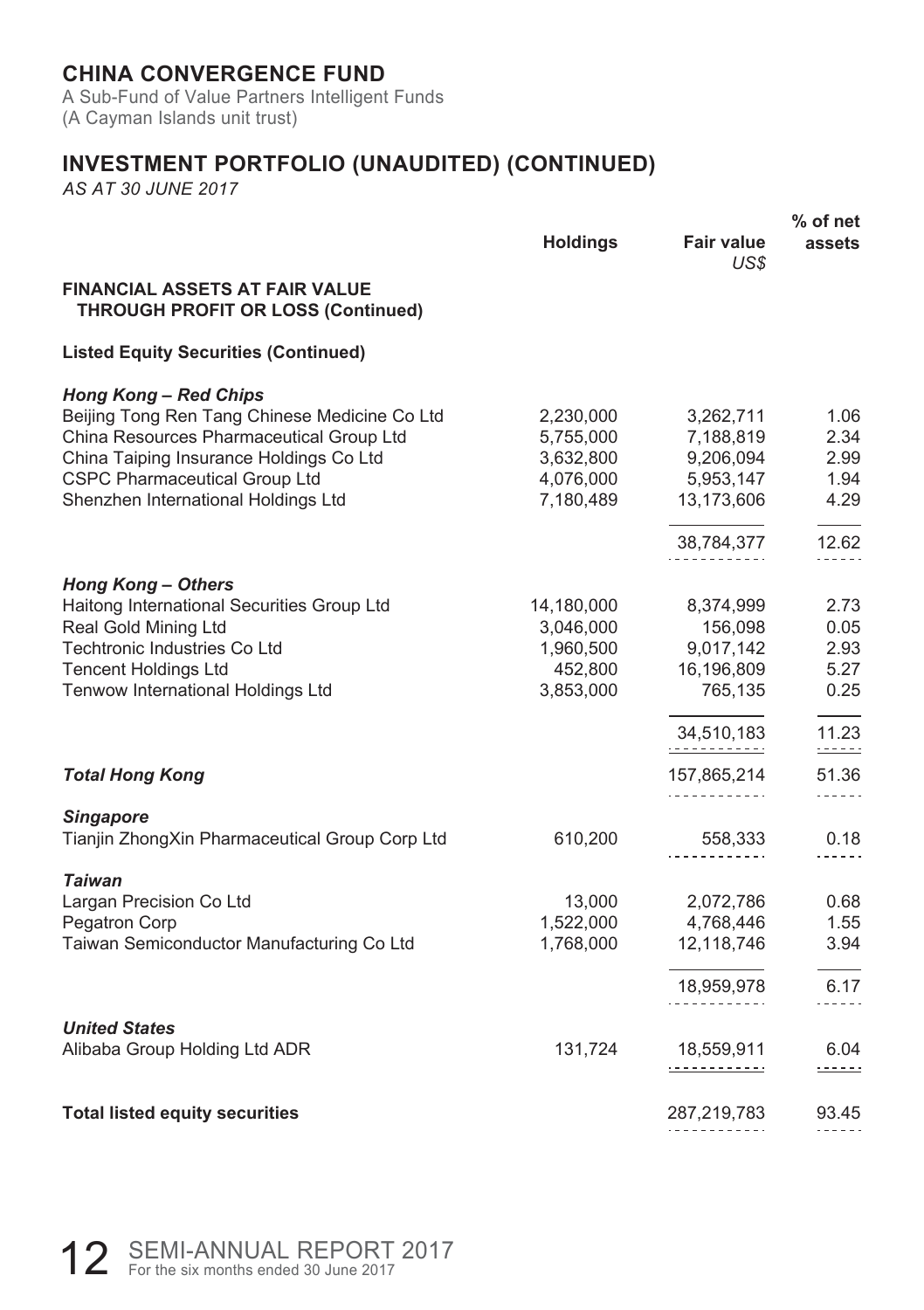A Sub-Fund of Value Partners Intelligent Funds (A Cayman Islands unit trust)

# **INVESTMENT PORTFOLIO (UNAUDITED) (CONTINUED)**

|                                                                                                              | Holdings  | <b>Fair value</b><br>US\$       | $%$ of net<br>assets   |
|--------------------------------------------------------------------------------------------------------------|-----------|---------------------------------|------------------------|
| <b>FINANCIAL ASSETS AT FAIR VALUE</b><br><b>THROUGH PROFIT OR LOSS (Continued)</b>                           |           |                                 |                        |
| <b>Unlisted Equity Securities</b>                                                                            |           |                                 |                        |
| <b>Hong Kong</b><br>Peace Mark Holdings Ltd                                                                  | 1,912,000 |                                 |                        |
| <b>Debt Securities</b><br>Petro-King Oilfd Service Conv 5% 03/30/2018                                        |           | $14,000,000$ $1,793,641$ $0.58$ |                        |
| <b>Investment Funds</b><br>Value Partners China A Share Opportunity Fund                                     |           | 28,282 4,196,716 1.37           |                        |
| <b>Participation Notes</b><br>CICC Financial Trading Ltd (Emei Shan Tourism<br>Co A Shrs) P Notes 03/15/2018 |           | 2,711,900 5,079,389 1.65        |                        |
| <b>Derivative Assets</b><br>Foreign currency forward contracts                                               |           | 3,039                           | 0.00<br><u> ---- -</u> |
| Total financial assets at fair value value<br>through profit or loss                                         |           | 298,292,568                     | 97.05                  |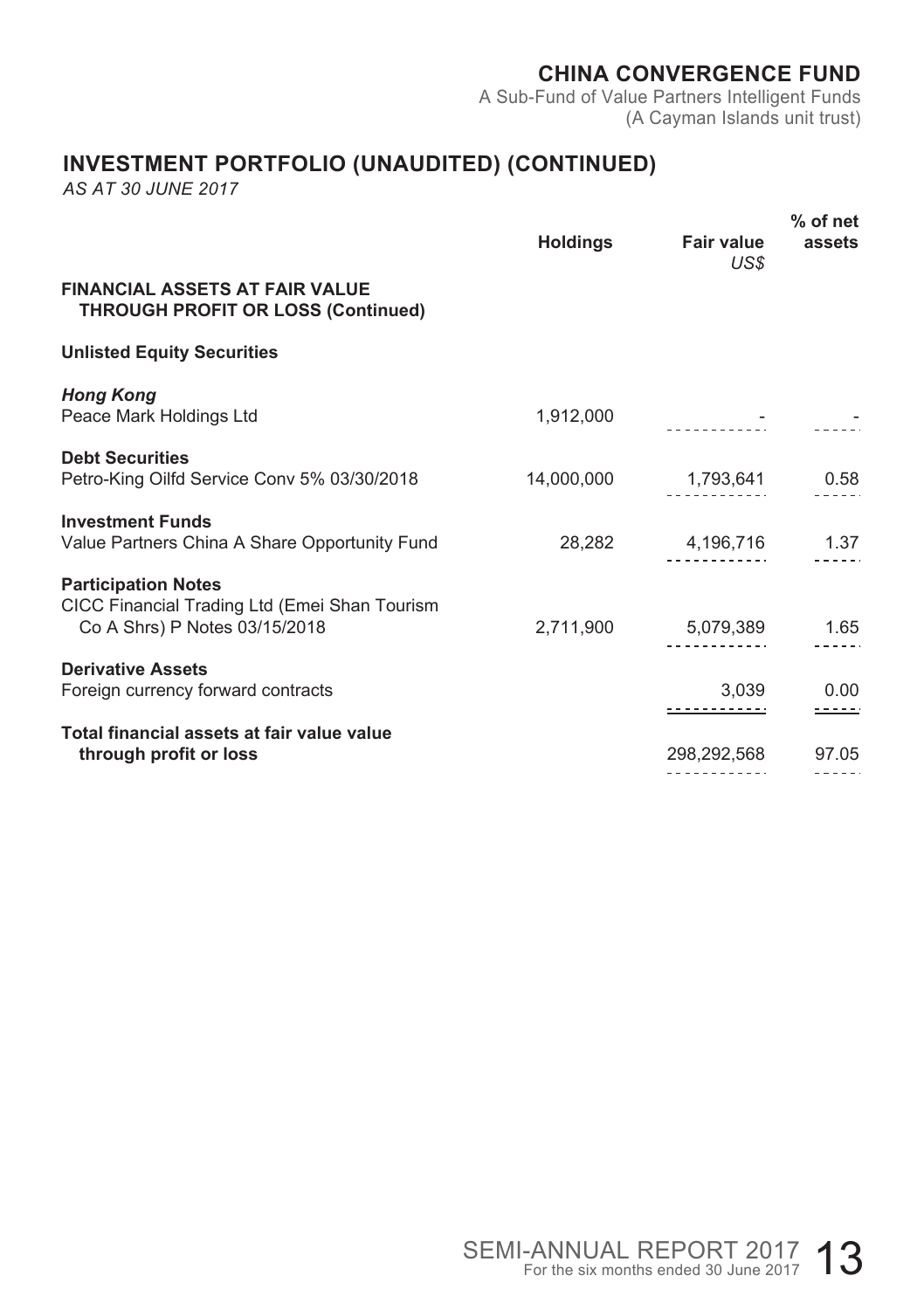A Sub-Fund of Value Partners Intelligent Funds (A Cayman Islands unit trust)

# **INVESTMENT PORTFOLIO (UNAUDITED) (CONTINUED)**

|                                                                                                                                                                                                                      | Holdings | <b>Fair value</b><br>US\$                                                                                                                                                      | $%$ of net<br>assets                 |
|----------------------------------------------------------------------------------------------------------------------------------------------------------------------------------------------------------------------|----------|--------------------------------------------------------------------------------------------------------------------------------------------------------------------------------|--------------------------------------|
| <b>FINANCIAL LIABILITIES AT FAIR VALUE</b><br><b>THROUGH PROFIT OR LOSS</b>                                                                                                                                          |          |                                                                                                                                                                                |                                      |
| <b>Listed Equity Securities Sold Short</b>                                                                                                                                                                           |          |                                                                                                                                                                                |                                      |
| <b>Hong Kong - Others</b><br>Bank of East Asia Ltd/The<br>BYD Electronic International Co Ltd<br>Sihuan Pharmaceutical Holdings Group Ltd<br>Sun Art Retail Group Ltd<br>Total listed equitles securities sold short |          | $(527, 400)$ $(2, 266, 941)$<br>$(769,000)$ $(1,525,123)$<br>$(15,778,000)$ $(6,610,089)$ $(2.15)$<br>$(1,600,500)$ $(1,275,422)$<br>(11, 677, 575)<br>$(11,677,575)$ $(3.80)$ | (0.74)<br>(0.50)<br>(0.41)<br>(3.80) |
| Total financial liabilities at fair value<br>value through profit or loss                                                                                                                                            |          | (11, 677, 575)                                                                                                                                                                 | (3.80)<br><u> 1888 - 19</u>          |
| <b>Total investments</b>                                                                                                                                                                                             |          | 286,614,993                                                                                                                                                                    | 93.25                                |
| Total investments, at cost                                                                                                                                                                                           |          | 264,441,083                                                                                                                                                                    |                                      |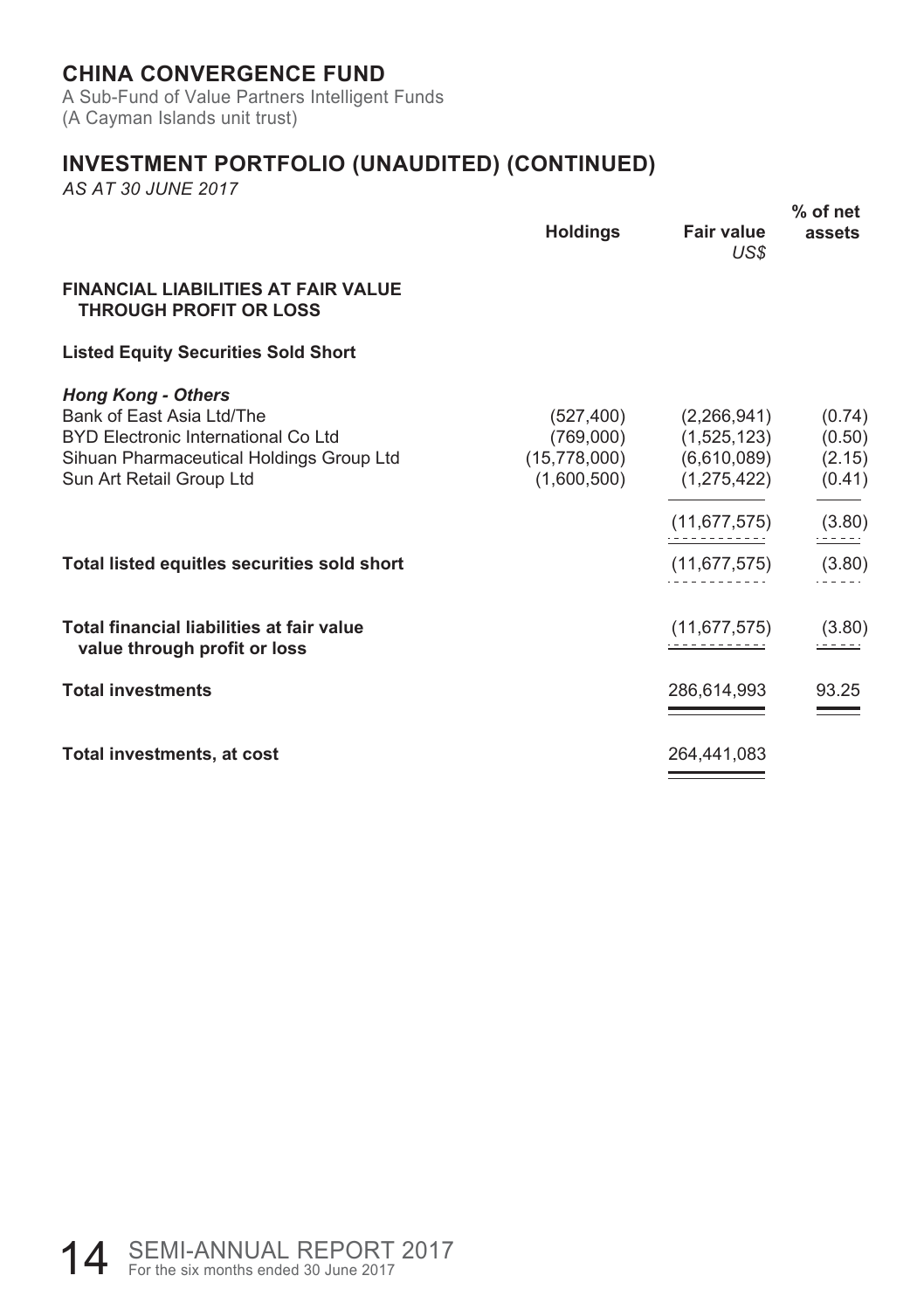A Sub-Fund of Value Partners Intelligent Funds (A Cayman Islands unit trust)

## **STATEMENTS OF MOVEMENTS IN PORTFOLIO HOLDINGS (UNAUDITED)**

*FOR THE SIX MONTHS ENDED 30 JUNE 2017*

|                                                                                                      | % of net assets                        |                                |
|------------------------------------------------------------------------------------------------------|----------------------------------------|--------------------------------|
| <b>FINANCIAL ASSETS AT FAIR VALUE</b><br><b>THROUGH PROFIT OR LOSS</b>                               | 30.06.2017                             | 31.12.2016                     |
| <b>Listed equity securities</b><br>China<br>Hong Kong<br>Singapore<br>Taiwan<br><b>United States</b> | 29.70<br>51.36<br>0.18<br>6.17<br>6.04 | 25.62<br>75.31<br>0.35<br>0.06 |
| United equity securities                                                                             | 93.45                                  | 101.34                         |
| Hong Kong<br><b>Debt securities</b>                                                                  | 0.58                                   | 0.62                           |
| <b>Investment funds</b>                                                                              | 1.37                                   | 9.91                           |
| <b>Participation notes</b><br><b>Derivatives assets</b>                                              | 1.65                                   | 7.12                           |
| Foreign currency forwards contracts<br>Total financial assets at fair value                          | 0.00                                   |                                |
| through profit or loss                                                                               | 97.05                                  | 118.99                         |